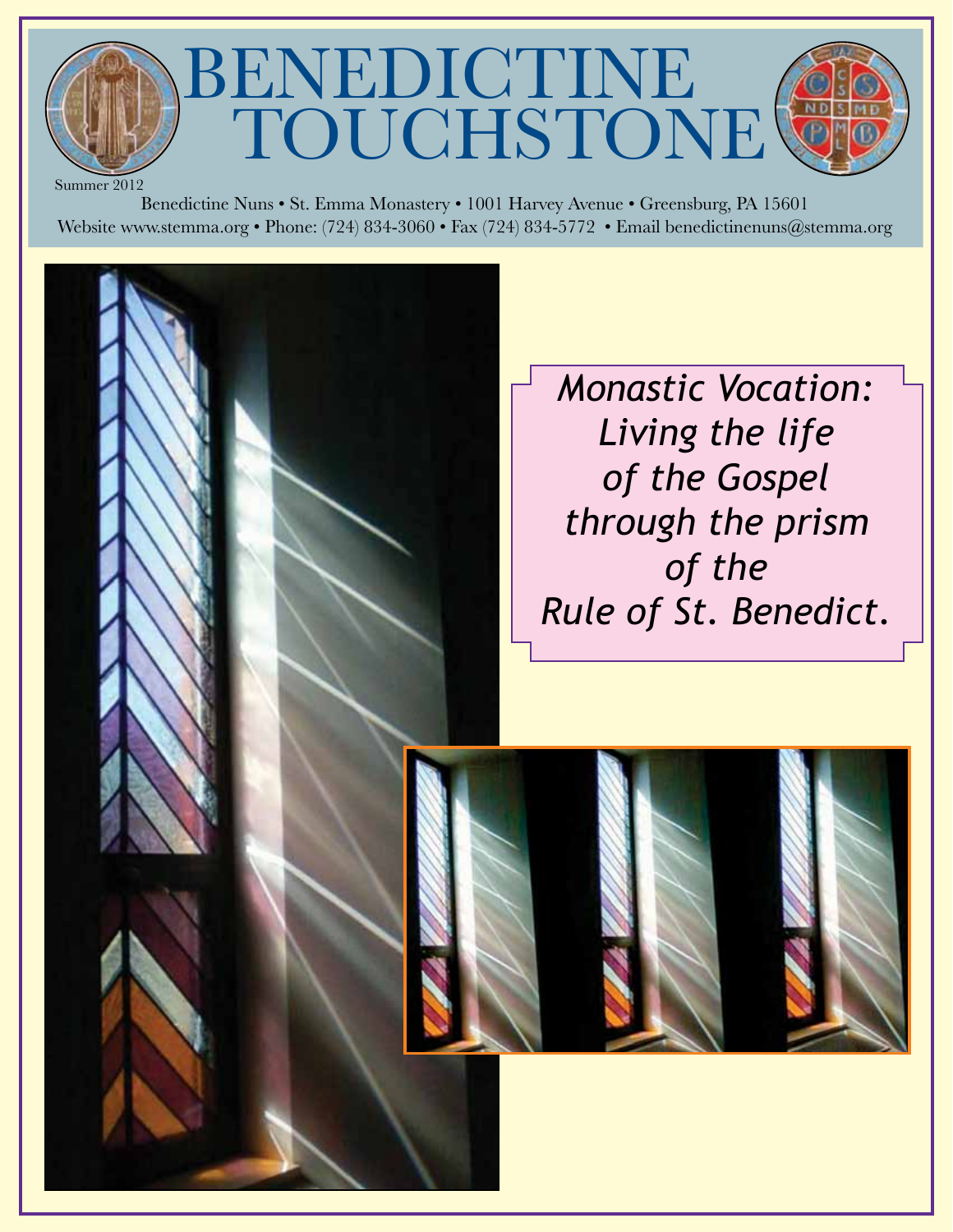

 "I am the light of the world." Probably all of us reading this sentence identify this quote with Jesus. But light

can blind us as well as light up our paths. Light looks "colorless" when seen with the naked eye.

Refracted through a prism or through colored glass, light becomes rainbows and hues of colors.

Jesus' light shines through each person lighting up the world with the particular gifts, care and concern expressed through that personality and the people they impact.

Religious communities highlight various aspects of the Gospel. We think of the Ursulines who were the first teaching community, of the Missionary Sisters of Charity working with the poorest of the poor, and of the Maryknoll Sisters with their great missionary thrust.

In his Rule, a "wisdom" document describing growth into Christ and the practical implementation of the Christian life, St. Benedict crystallizes the lived experiences of the early monks and nuns into a "how-to" document.

Benedict refers to his monastery as a "school of the Lord's service," a "household of God," a "workshop in which the tools of the spiritual craft" are engaged. He sets forth our goal as to "prefer nothing whatever to the love of Christ" and "to share by patience in the sufferings of Christ."

Prayer is that intimacy with the Lord that changes us for we become like those with whom we associate. Prayer forms the structure of our day and expresses our hearts, the hearts of all who ask us to pray for them, the unspoken needs of the world and offers them to God.

The chapter on humility is the longest of the 72 (and the Prologue) for without humility God will not be the center of our

lives and life in community will be very difficult if not impossible.

Obedience is the gift of ourselves to Christ, in imitation of His gift of self to the Father. It is the practical expression of praying "Thy kingdom come, thy will be done." It is the opportunity to give our most precious gift, our self-will to God.

And, if all of the above sounds familiar, it should! For these are all aspects of following Jesus: they have a more enunciated role in our monastic life and a more visible expression. The prism of the Benedictine Rule separates the Light of Christ into these beautiful shades for us to more easily embrace Christ and His love for us.

 The front cover captures the beauty of the windows in our Cor Jesu Chapel as they reflect and refract the sun in such beautiful ways—just as the monastic life does for the Christian life.

 On June 29, we mark the 10th Anniversary of the Dedication of our Cor Jesu Monastic Chapel. This beautiful Chapel expresses in architecture the reality that God is the center of our lives as human beings and as Benedictine nuns. This architectural gem provides the external reminder to all who see it that here in this



 **A night photo of our Cor Jesu Monastic Chapel. The 10th anniversary of its dedication is June 29.**

# *Prioress' Reflection* By Mother Mary Anne Noll OSB

place a group of women – out of love for and called by Jesus Christ—have given up what the world considers the norm: family, possessions, and following one's own hopes and desires.

 The front of the church rises unhindered to the heavens as do our souls as they are drawn to God and His praise. The sun shining through the lance like windows on a nearly direct east/west axis highlights through long, vertical shafts of light the Dedication candlesticks on the wall, the pews and the nuns in the choir stalls. The movement of the sun sends alternating patterns of shafts of bright sun and the shadows of the brick pillars in between.

 Tonight at the beginning of Compline, a shaft of sun highlighted the head and body of Jesus on the hanging crucifix while both arms were in shadow. The sun continued to sweep across the tabernacle and then the Sisters in the pews.

 The heart of our monastic vocation is the call by God to serve Him completely and praise Him in this monastery through the seven offices and daily Mass. Our prayer finds concrete expression in the various works during the day out of love for God, our fellow nuns and through the hospitality we offer.

 May our monastic life aid you in your search for God and living the Gospel of Jesus more fully.

Mother Mery anne Noll, OSB

 *The Touchstone* is published by the Sisters of St. Benedict of Westmoreland County for our friends and benefactors: Publisher and Editor *Mother Mary Anne Noll OSB* Development Director *Mary Kay Swenson* Graphic Arts and Design *Susan Garrison* If you have questions or comments about this publication, please address them to: St. Emma Monastery 1001 Harvey Avenue Greensburg, PA 15601-1494 Phone (724) 834-3060 Email: benedictinenuns@stemma.org www.stemma.org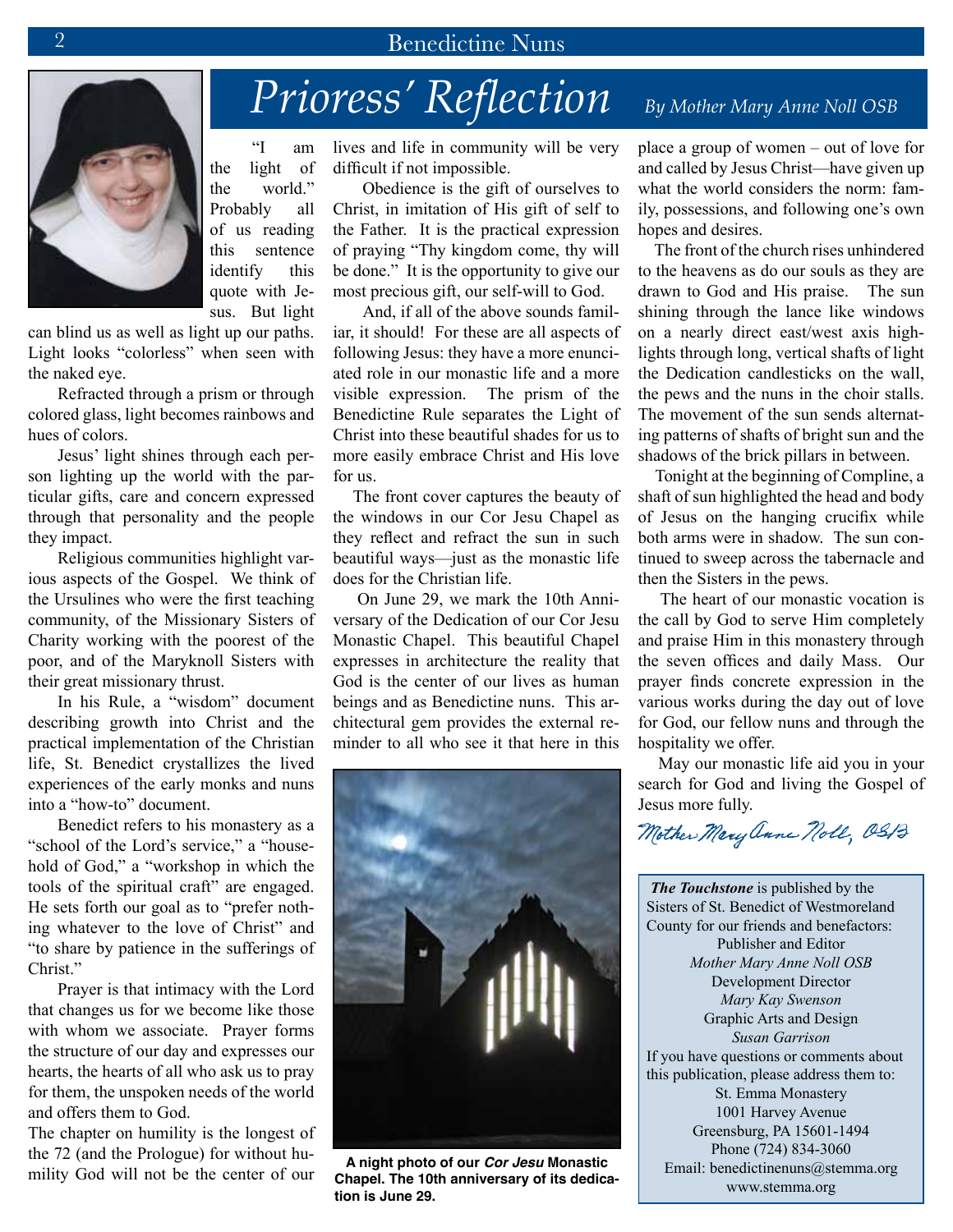### **Witness to Freedom By Rev. Brother Jeremiah Lange, OSB**

#### *Homily at St. Emma May 14, 2012 • (based on 1 Acts 15:22-31, Gospel John 15:12-17)*

 The early Church almost from the start faced an immediate threat to its existence. The explosive intervention of God into man's insular, self-consumed existence via the Incarnation, the radically counter culture message of Jesus Christ, and the ultimate triumph over sin and death through Christ's Passion and Resurrection was nearly incomprehensible to the Near Eastern World. This had not been a Paradigm shift, the very Paradigm had been shattered.

 For the early disciples when their witness was not met with outright hostility, they were often greeted with skepticism, the message was either too good to be true or they weren't giving the entire story. Particularly in reference to the treatment of the venerated Jewish Laws, they had been the guardian of the Jewish heritage, the mark of the people's religious identity. To dismiss them or consider them inconsequential to one's relationship with God was unthinkable.

 Thus for some of the early adherents, to those of the Jewish faith who could make out dimly the realization of the Messiah in Jesus Christ, the Laws must be incorporated into this revolutionary movement. They could not move forward without the assurance that the externals provided, it offered some modicum of safety, a security borne of one's sense of control. Be it circumcision or dietary laws, they seemed to be essential.

 Having already met that challenge within their own local community, the Apostles and the presbyters sends these four

### *+ Rest in Peace +*

 We extend our deepest sympathy to the families of: + Yvonne Tamasy, West Newton, PA, beloved wife of Joe Tamasy. + David Truxal, Greensburg, PA. We thank both families for suggesting memorial contributions to

St Emma Monastery.

men, Paul and Barnabas, Barsabbas and Silas, to Antioch to ensure that the new emergent faith there would not be suffocated by these unnecessary burdens.

 That mission, that challenge to liberate those in bondage, is just as necessary, if not more so today. And that very challenge is integral to your life because just like those four men who traveled to Antioch, you have embraced a mission of liberation.

 No vocation happens by chance. Christ reminds us in today's Gospel that it is He who has chosen you; it is He who has appointed you. Or perhaps a better way to put this, He has offered this challenge to you and through His Grace you have given your *Fiat*. You are not here by mistake, you have been called to this monastery, under this Prioress with these Sisters to participate in a unique way in God's salvific intention for the world.

 And this is a world in bondage, bondage to the allures of the materialistic, self-serving life, that worships power and money. This is the bondage that destroys lives and leaves only abject despair in its wake. And it is so all consuming, so embedded into man's psyche that the captives can see no way out, thus they are left to an aggressive self-reliance, all the while trying to ignore the hunger they cannot satisfy. And you, you consecrated religious, you women of St. Emma, have been chosen and sent to set them free.

 You certainly are not storming the barricades, scaling the walls or landing on the beaches in full battle gear (although that might be fun). Rather you fight this battle, if you will, by the life you lead, by your fidelity to the vows you have made to God. He has asked you and you have said yes. Christ has given you one command, to love one another, and this life you reveal that love to the world,

 Blessed John Paul in *Vita Consecrata*  states: The consecrated life reflects the splendor of this love because by its fidelity to the mystery of the Cross, it confesses that it believes and lives by the love of the Father, Son and the Holy Spirit.

 You are that reminder that the Cross is the superabundance of God's love poured out upon this world, and the presence of Christ amidst the world's darkness.

 By your sacrifice, you offer an alternative to these desperate captives. You demonstrate for them the true, everlasting freedom and peace that can only come from entrusting one's entire life, one's entire being, one's hopes and dreams, one's will and intellect to God. Emboldened by the realization that God has called you here and that you have been appointed to this prophetic witness, trust that grace of God will secure your growth ever more

#### **Prayer to Know One's Vocation**

O blessed St. Walburga, Who heard the call of the Heavenly Bridegroom in the depths of your heart, intercede now with that same Heavenly Bridegroom that I may know to what vocation He is calling me. If my vocation be to the consecrated life, may He fill my heart with the same love, joy, peace that you knew in serving and following Him. I ask this through Christ our Lord. Amen.

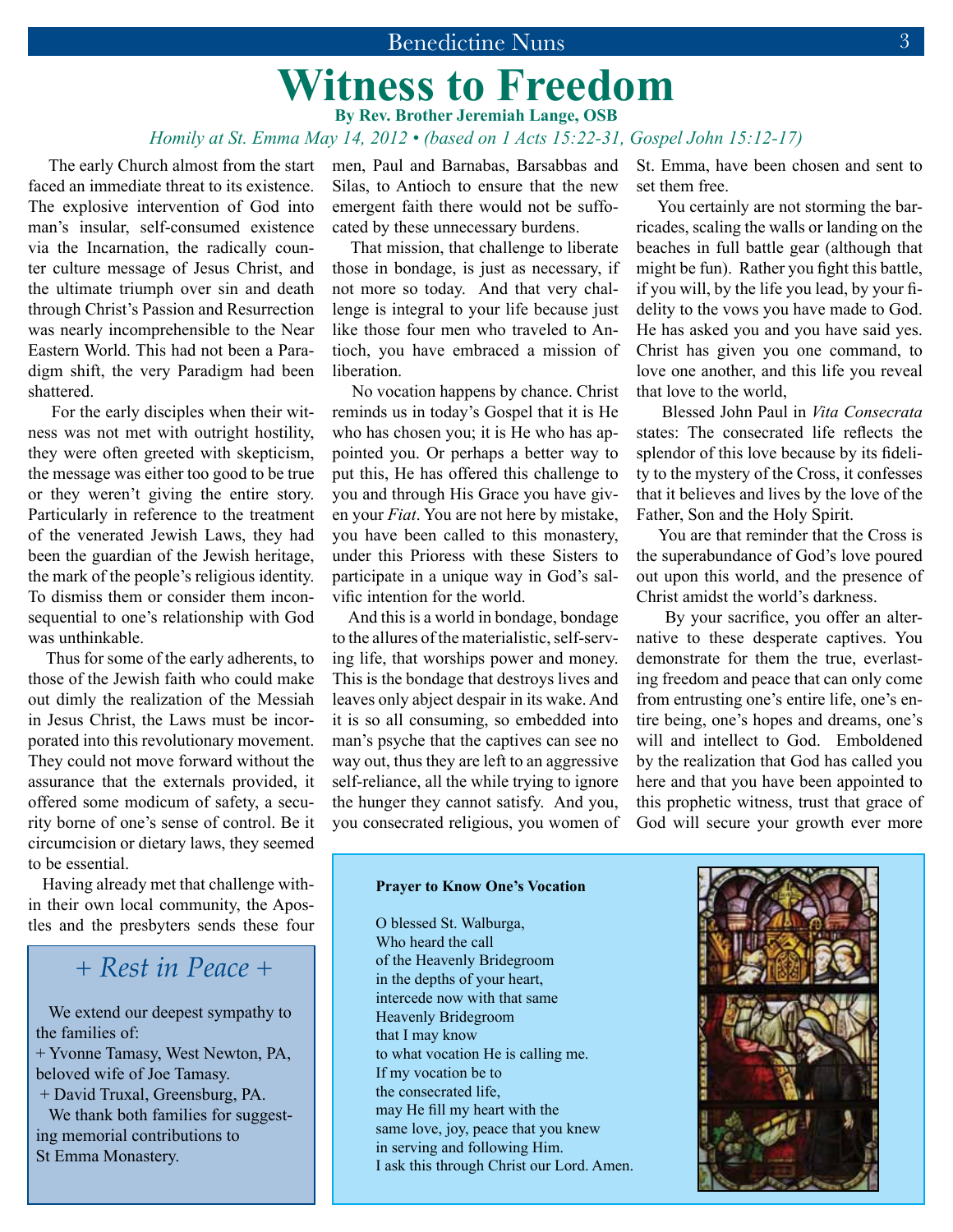# **Take My Hands**

*Take my hands and make them as your own, and use them for your kingdom here on earth. Consecrate them to your care, anoint them for your service where you may need your gospel to be sown.* 

*Take my hands, they speak now for my heart, and by their actions they will show your love. Guard them on their daily course, be their strength and guiding force to ever serve the Trinity above.* 

*Take my hands; I give them to you, Lord. Prepare them for the service of your name. Open them to human need and by their love they'll sow your seed so all may know the love and hope you gave.* 

Sebastian Temple © 1967 OCP Publications Reprinted under LicenSing License No. 620923



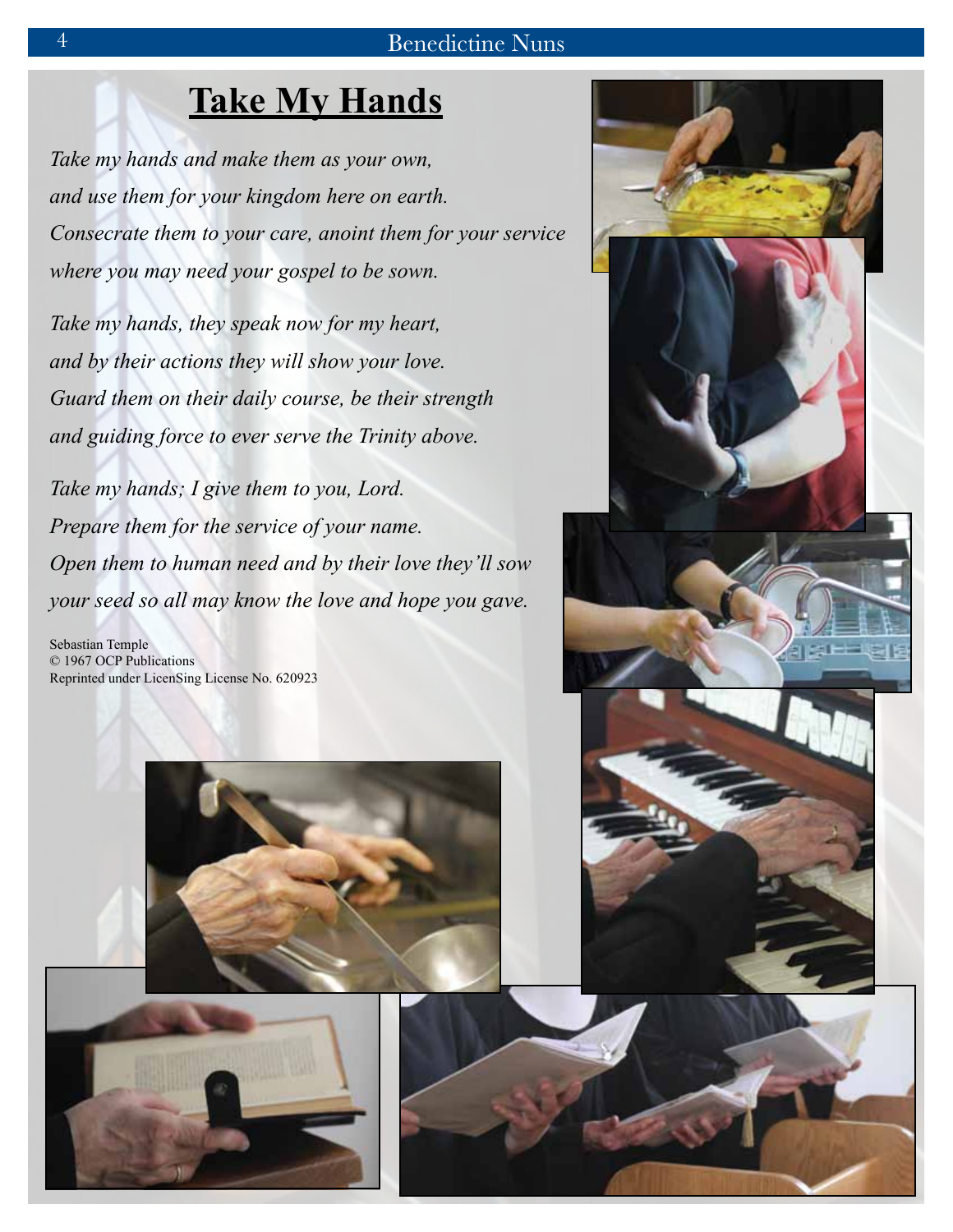

#### **Is God calling you? Does your heart or the heart of someone you know resonate with our monastic life?**

 If so, or if you're not sure, come and immerse yourself in our classical monastic life for an Immersion weekend.

 Experience *The Liturgy of the Hours*, the monastic table, love made manifest in work, community recreation, and the silence that fosters prayer. The Rule of St. Benedict has freed and formed and directed the hungers of the human heart to God for over 1500 years!

**Overnight Immersion Experience** *August 11-12, 2012*

> **Thanksgiving Weekend Immersion Experience** *November 23-25, 2012*

**New Year Immersion Experience** *January 4-6, 2013 (Ages 16 - 25)*

 We invite women (ages 16-38) to join us for this "heart and hands on" experience. Please call or email (vocations@stemma.org) to learn more about our life, the immersion experiences or to discuss other opportunities to visit.







*5:25 a.m ~ Vigils ~ 6:30 a.m. ~ Lauds 7:00 a.m. ~ Eucharist Lectio Divina I 8:40 a.m. ~ Terce 11:45 a.m. ~ Sext/None 5:00 p.m. ~ Vespers 7:30 p.m. ~ Compline ~ Lectio Divina II*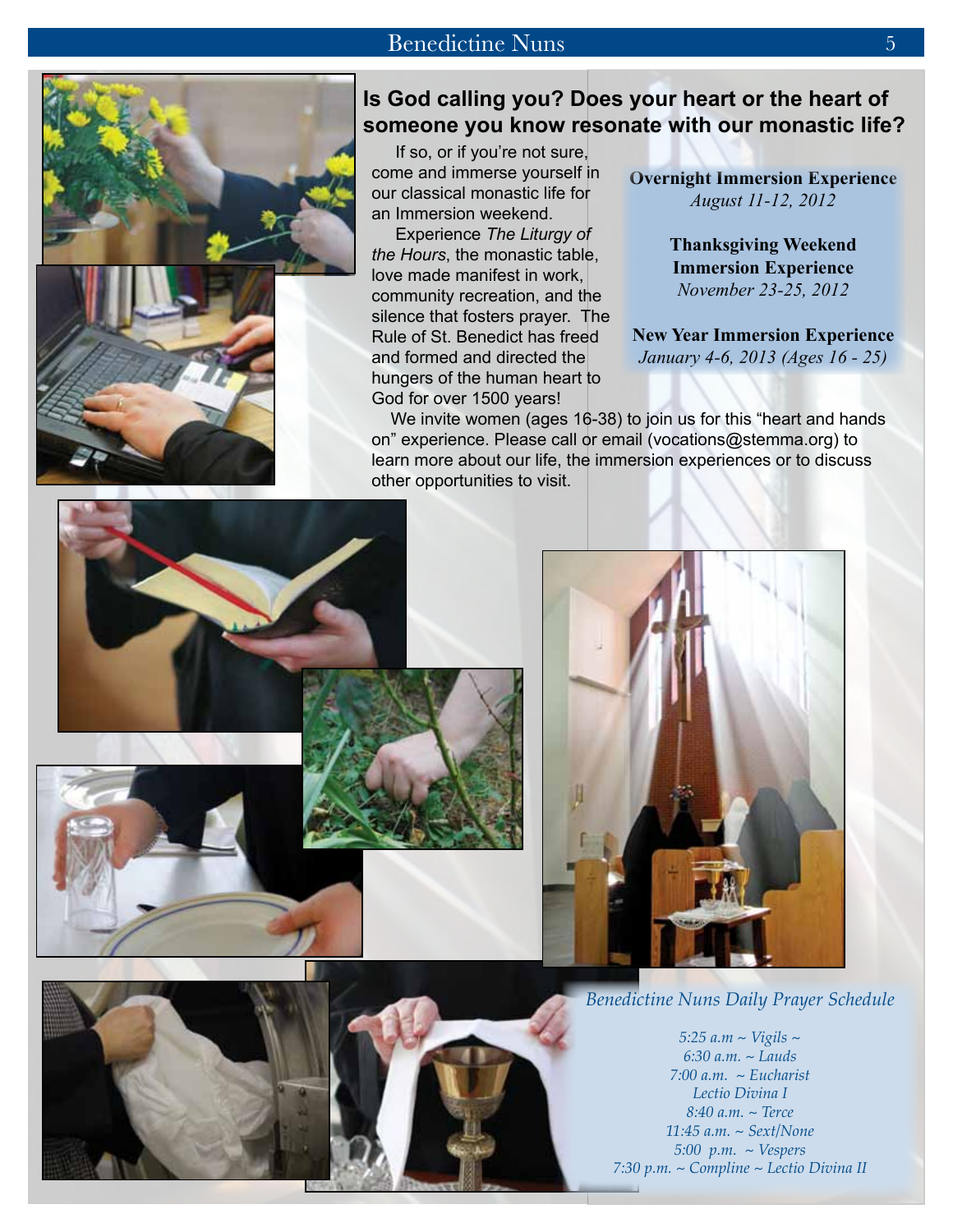Seventh Annual Dinner & Silent Auction *Our thanks to those who made the evening a success! May God bless you abundantly!*

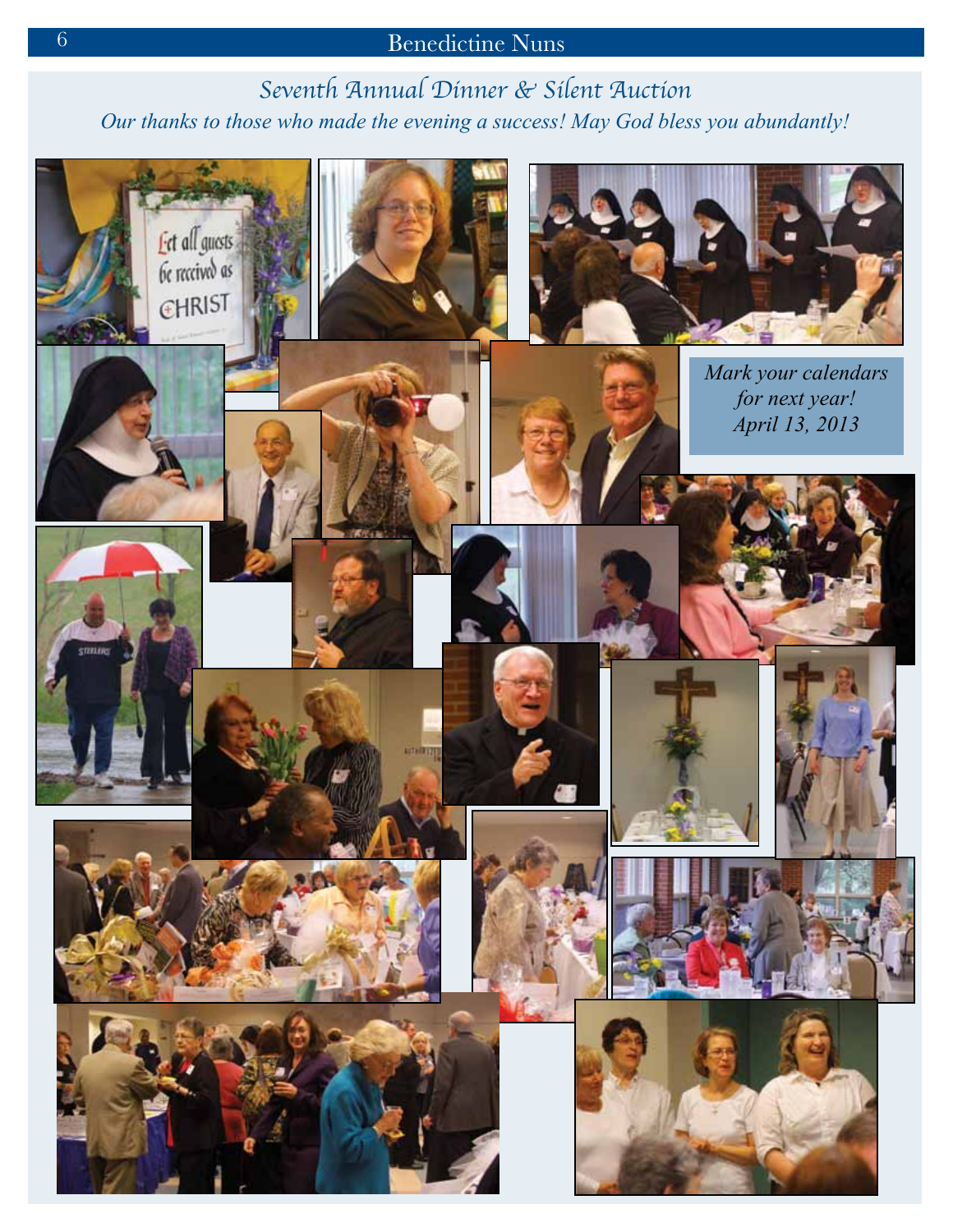

**On Thursday, May 10 members of the Junior Legion of Mary, Our Lady of the Morning Star, held their annual May Crowning here at St. Emma led by their spiritual director, Rev. Joseph Sredzinski. Starting in the Fatima Chapel, the group processed to the outdoor Our Lady of Fatima Shrine. During the rosary, each participant presented a carnation to our Lady. Benediction followed.**

# *"Work: Prayer Made Visible"*

#### **By Mary Kay Swenson**

As much as I would like to take credit for the words of this title, they are the words of our very own Mother Mary Anne.

As I reflected on them: "Work: Prayer Made Visible", I realized this is exactly who the Community of Nuns at Saint Emma Monastery is. Their very life is prayer made visible. It is their work; their prayer; their offering to God of the gifts He has given them. What a beautiful life!

Perhaps you have been a recipient of some of the works of the Nuns. Maybe you have

been to Mass in the Cor Jesu Chapel at Saint Emma's or eaten some of their home cooking (flavored also by the love and dedication of the volunteers) or maybe you have had the opportunity to make a retreat at Saint Emma's and witness firsthand the love and peace offered to all. If you have even spoken with one of the Nuns, you know what I am referring to. So many lives have been changed because of the presence of this Benedictine Community.

Each of us can make our work our prayer. How drastically our lives would change if like the Nuns we worked only to serve God. Rather than thinking about our challenges of our

 I invite you to prayerfully consider this, to speak to and encourage others to listen to God's call for their lives.

jobs or the differences in pay scale (like the Bible story about the workers in the field), we could simply offer our lives and our work to God. Make God our "Boss". We could never find a more perfect Boss. All that He requires is our love.

The Nuns at Saint Emma Monastery pray six times each day for us: for our lives, our jobs, our families, our needs. Most of all,

they pray that each person be given the Grace to serve God joyfully and faithfully. They offer all of their day and the work it involves back to God. Ora et Labora. Prayer and Work.

Perhaps you or someone you know has a calling to Religious life. I invite you to prayerfully consider this, to speak to and encourage others to listen to God's call for their lives. Contact St. Emma's to speak personally with a Nun for more Vocation information.